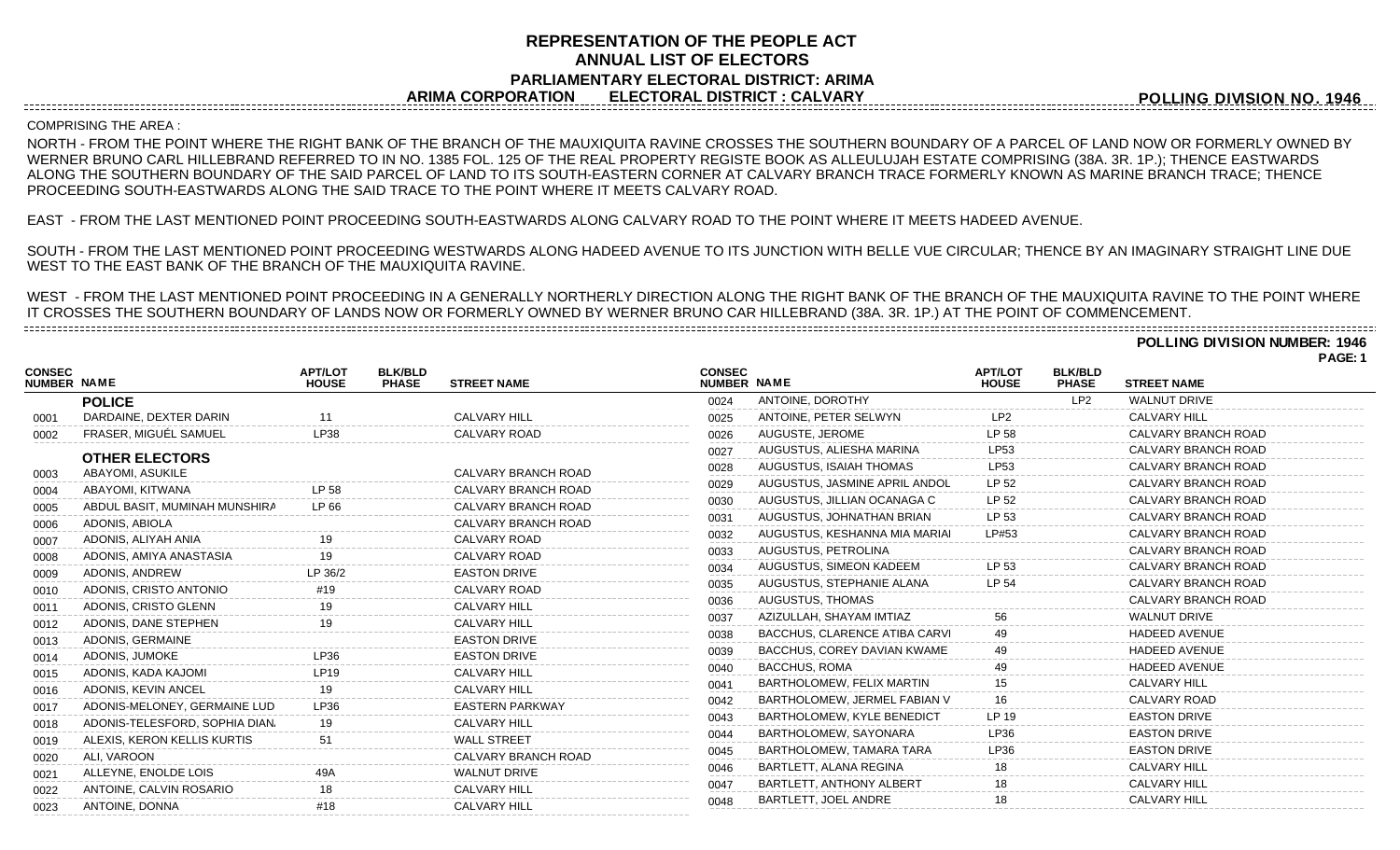| <b>CONSEC</b> |                               | <b>APT/LOT</b>    | <b>BLK/BLD</b> |                            | <b>CONSEC</b> |                                     | <b>APT/LOT</b>  | <b>BLK/BLD</b> |                         | PAGE: 2 |
|---------------|-------------------------------|-------------------|----------------|----------------------------|---------------|-------------------------------------|-----------------|----------------|-------------------------|---------|
| NUMBER NAME   |                               | <b>HOUSE</b>      | <b>PHASE</b>   | <b>STREET NAME</b>         | NUMBER NAME   |                                     | <b>HOUSE</b>    | <b>PHASE</b>   | <b>STREET NAME</b>      |         |
| 0049          | BARTLETT, JOEY ASHLEY         | 18                |                | CALVARY ROAD               | 0093          | CARRERA, KATHERINE ASHLEY           | LP33            |                | <b>CHATTERGOON LANE</b> |         |
| 0050          | BARTLETT, MAURA ANDREITTA     | 18                |                | <b>CALVARY HILL</b>        | 0094          | CASSIE-LEWIS, THERESA MELISSA       | LP52            |                | <b>WALL STREET</b>      |         |
| 0051          | BARTLETT-NUNEZ, RIANA CAMILLE | 18                |                | <b>CALVARY HILL</b>        | 0095          | CHARLES, CHE ANTHONY LEE            | LP 53           |                | <b>WALL STREET</b>      |         |
| 0052          | <b>BECKLES, DING-DARKER</b>   | LP 38             |                | <b>CALVARY HILL</b>        | 0096          | <b>CHARLES, CHERELLE RESA MARIE</b> | LP53            |                | <b>WALL STREET</b>      |         |
| 0053          | <b>BECKLES, JUNE</b>          | LP38              |                | <b>WALNUT DRIVE</b>        | 0097          | CHARLES, DARRON JONATHAN            | 75A             |                | ALENORE GARDENS         |         |
| 0054          | BERNARD, FRANCO TIMOTHY       |                   | LP 64          | CALVARY BRANCH ROAD        | 0098          | <b>CHARLES, DENISE</b>              | 28              |                | <b>WALNUT DRIVE</b>     |         |
| 0055          | BERNARD, SARAI SAMANTHA CHLO  | LP 56             |                | <b>WALNUT DRIVE</b>        | 0099          | CHARLES, ELSA                       | 58              |                | CALVARY BRANCH ROAD     |         |
| 0056          | BEROT, CHARMAINE FRANCES      | LOT <sub>3</sub>  |                | <b>WALL STREET</b>         | 0100          | <b>CHARLES, ERICA THERESA</b>       | LP52            |                | <b>WALL STREET</b>      |         |
| 0057          | <b>BEROT, DAPHNE</b>          | LOT3              |                | <b>WALL STREET</b>         | 0101          | CHARLES, GREGORY DARIE R            | 36              |                | <b>EASTON DRIVE</b>     |         |
| 0058          | BEROT, JOEL MARK VERNILLE JR  | LOT <sub>3</sub>  |                | <b>WALL STREET</b>         | 0102          | <b>CHARLES, JUNIOR</b>              |                 |                | <b>WALL STREET</b>      |         |
| 0059          | <b>BEROT, VERNILLE</b>        | LOT <sub>3</sub>  |                | <b>WALL STREET</b>         | 0103          | CHARLES, KAMIRA LUCIA R             |                 | 12B            | <b>WALL STREET</b>      |         |
| 0060          | BLAKE-NICHOLAS, ALLYSON MARY  | LP 50             |                | <b>CHATTERGOON LANE</b>    | 0104          | CHARLES, KATHYANN KOREL             | <b>LP57</b>     |                | <b>WALL STREET</b>      |         |
| 0061          | BONEO, KEVIN MICHAEL          | LP 53             |                | CALVARY BRANCH ROAD        | 0105          | CHARLES, KEEGAN MICHAEL GRAN        |                 | 53             | <b>WALL STREET</b>      |         |
| 0062          | BONEO, NIGEL LUKE             |                   |                | <b>CALVARY HILL</b>        | 0106          | CHARLES, KELLON ELIJAH              | LP42            |                | CALVARY BRANCH ROAD     |         |
| 0063          | BONEO, PHYLIS                 | LP#53             |                | CALVARY BRANCH ROAD        | 0107          | CHARLES, LAURA NIKEISHA             | 53              |                | <b>WALL STREET</b>      |         |
| 0064          | BOWMAN, EVAL SIMONE           | <b>LP42</b>       |                | <b>CALVARY HILL</b>        | 0108          | CHARLES, LEO LINCOLN                | <b>LP52</b>     |                | <b>WALL STREET</b>      |         |
| 0065          | BOWMAN, MARK JULIEN SHAWN     | LP34              |                | <b>CALVARY HILL</b>        | 0109          | CHARLES, MARCELLA                   | LP32            |                | <b>CHATTERGOON LANE</b> |         |
| 0066          | <b>BRAVO, EVRIN DARREN</b>    | LOT <sub>72</sub> |                | CALVARY ROAD               | 0110          | CHARLES, MONIFA HEIDI               | <b>LP56</b>     |                | <b>WALNUT DRIVE</b>     |         |
| 0067          | CABRERA, FIDEL                | LP36              |                | CALVARY ROAD               | 0111          | CHARLES, NIEL MARC KYLE             | LP53            |                | <b>WALL STREET</b>      |         |
| 0068          | CALDERO, ANNA-LEE JEMMA       | LP52              |                | <b>WALL STREET</b>         | 0112          | <b>CHARLES, RICHARD ANDRE</b>       | <b>LP52</b>     |                | <b>WALL STREET</b>      |         |
| 0069          | CALDERO, BRANDON CLINT        | LP 60             |                | <b>CALVARY BRANCH ROAD</b> | 0113          | <b>CHARLES, ROGER GRANT</b>         | <b>LP52</b>     |                | <b>WALL STREET</b>      |         |
| 0070          | CALDERO, JUSTIN MALCOLM       | <b>LP57</b>       |                | CALVARY BRANCH ROAD        | 0114          | CHARLES, SERAIAH AKINDA             | #12             | LP52           | <b>WALL STREET</b>      |         |
| 0071          | CALDERO, KRIJN TODDY TIMOTHY  | LP 53             |                | <b>WALL STREET</b>         | 0115          | CHARLES, SHAUNA ROCHELLE R          | LP 53           |                | <b>WALL STREET</b>      |         |
| 0072          | CALDERO, MARY                 |                   |                | CALVARY BRANCH ROAD        | 0116          | CHARLES, SHURLAN RONALD             | LP 52           |                | <b>WALL STREET</b>      |         |
| 0073          | CALDERO, SUMMER AMANDA        | LP15              |                | <b>WALL STREET</b>         | 0117          | CHARLES, TAMARA AKEISHA             | 12B             |                | <b>WALL STREET</b>      |         |
| 0074          | CALDERON, AMY MELANA          | LP38              |                | <b>WALNUT DRIVE</b>        | 0118          | CHARLES, WAYNE DANIEL               | <b>LP52</b>     |                | <b>WALL STREET</b>      |         |
| 0075          | CALDERON, ANNETTE NERA        | LP 57             |                | CALVARY BRANCH ROAD        | 0119          | CHATTAGOON, RITA                    | LP33            |                | <b>CHATTERGOON LANE</b> |         |
| 0076          | CALDERON, AUGUSTINA           | LP 58             |                | CALVARY BRANCH ROAD        | 0120          | CHATTERGOON, FEDRIA EASTLYN I       | LP33            |                | <b>WALL STREET</b>      |         |
| 0077          | CALDERON, DANA DENICIA        | LP 57             |                | CALVARY BRANCH ROAD        | 0121          | CHATTERGOON, GUARDETE               | LP51            |                | <b>WALL STREET</b>      |         |
| 0078          | CALDERON, ELLIOTT CYRIL       | <b>LP38</b>       |                | <b>WALNUT DRIVE</b>        | 0122          | CHATTERGOON, HILTON                 | LP33            |                | <b>CHATTERGOON LANE</b> |         |
|               | CALDERON, FRANCES KELLY       | 19                |                | <b>CALVARY HILL</b>        | 0123          | CHATTERGOON, IMRAN JOSEPH           | LP <sub>5</sub> |                | <b>CHATTERGOON LANE</b> |         |
| 0079          | CALDERON, MARIA CATHERINE     |                   | 19             | <b>CALVARY HILL</b>        | 0124          | CHATTERGOON, KYLE KAIRON GUA        | LP 51           |                | <b>WALL STREET</b>      |         |
| 0080          | CALDERON, MATHIAS DENNIS      |                   | LP38           | <b>WALNUT DRIVE</b>        |               | CHATTERGOON, MALA                   | LP33            |                | <b>CHATTERGOON LANE</b> |         |
| 0081          |                               | LP 57             |                | CALVARY BRANCH ROAD        | 0125          | CHATTERGOON, MORGAN                 | LP33            |                | CHATTERGOON LANE        |         |
| 0082          | CALDERON, SANDY KEISHA        |                   |                |                            | 0126          | CHATTERGOON, NAIPAUL PHILIP         |                 |                | <b>WALL STREET</b>      |         |
| 0083          | CALDERON, STEFAN NICHOLAS     | LP19              |                | CALVARY BRANCH ROAD        | 0127          |                                     | LP 33           |                |                         |         |
| 0084          | CALDERON, STEPHON SHIVAUGN    | LP 27             |                | CALVARY BRANCH ROAD        | 0128          | CHATTERGOON, SELENE SARDIA          | LP <sub>5</sub> |                | CHATTERGOON LANE        |         |
| 0085          | CALDERON, VICTOR              | LP19              |                | CALVARY ROAD               | 0129          | CHATTERGOON, SHELINE                | LP #33          |                | <b>CHATTERGOON LANE</b> |         |
| 0086          | CALDERON-ADONIS, CATHERINE J  | 19                |                | <b>CALVARY HILL</b>        | 0130          | CHATTERGOON, VIVINA                 | LP33            |                | CHATTERGOON LANE        |         |
| 0087          | CALDERON-PIERRE, ROSEMARY     | LP19              |                | CALVARY HILL               | 0131          | CHATTERGOON-LAMB, ALICIA NATA       | LP33            |                | <b>WALL STREET</b>      |         |
| 0088          | CALLENDER, ELISEO CHRISTIAN   | 23                |                | CALVARY BRANCH ROAD        | 0132          | CHRISTMAS, DAVID IMMANUEL           |                 | 6              | ALENORE GARDENS         |         |
| 0089          | CAMPO, MARCUS RAYMOND         |                   |                | CALVARY BRANCH ROAD        | 0133          | CHRISTMAS-GEORGE, MEAVE GALE        | LP 56           |                | <b>WALNUT DRIVE</b>     |         |
| 0090          | CAMPO, NYLA KAMALDAYE         | LP53              |                | CALVARY BRANCH ROAD        | 0134          | CIPRIANI, CYNTHIA                   | <b>LP52</b>     |                | <b>WALL STREET</b>      |         |
| 0091          | CAMPO, RICARDO CURVIN         |                   |                | CALVARY BRANCH ROAD        | 0135          | CIPRIANI, DEXTER RONNIE             | <b>LP54</b>     |                | <b>WALL STREET</b>      |         |
| 0092          | CAMPO-GONZALES, ROZANA        | LP53              |                | CALVARY BRANCH ROAD        | 0136          | CIPRIANI, JOSEPH RODNEY             | LP52            |                | <b>WALL STREET</b>      |         |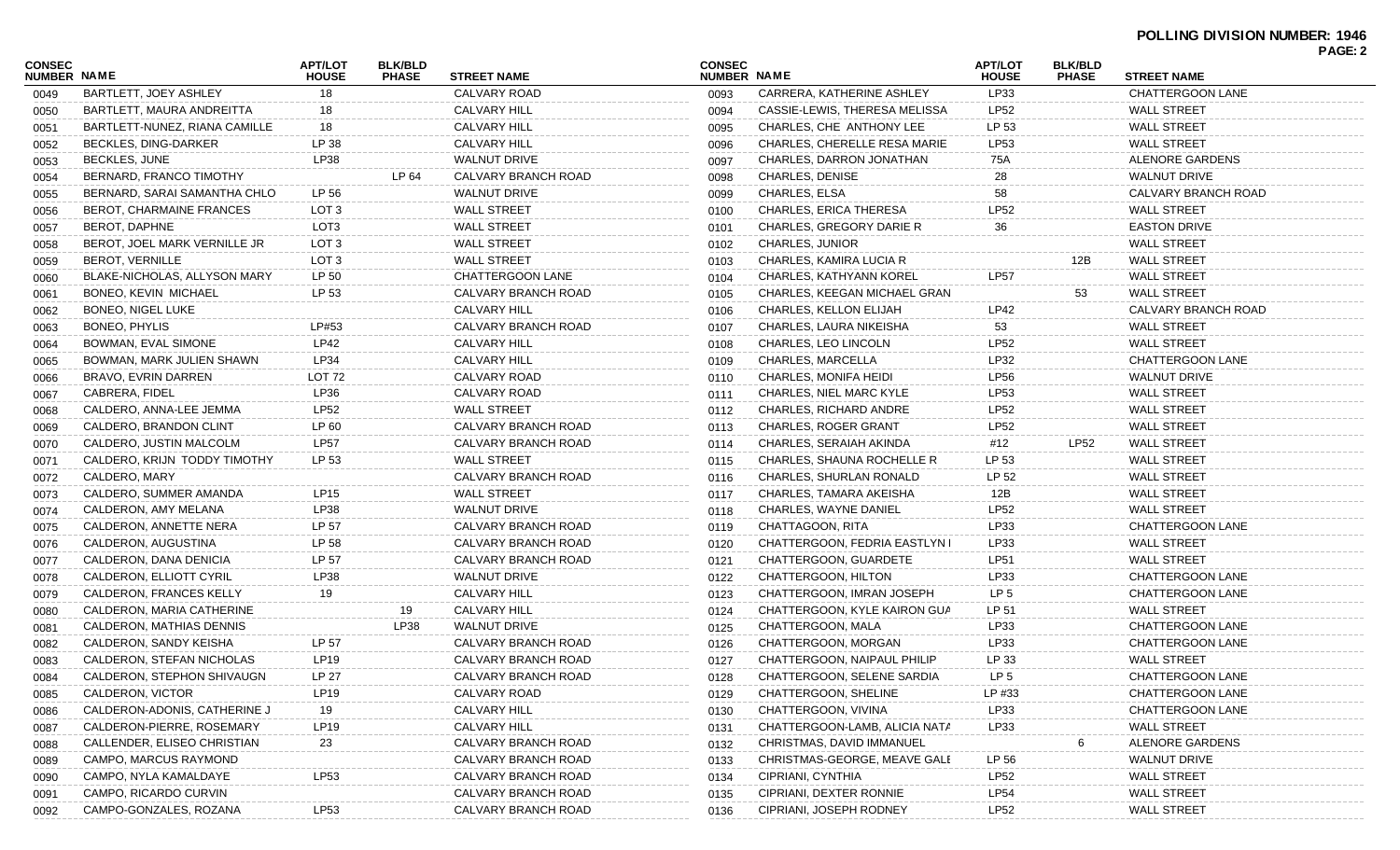## **POLLING DIVISION NUMBER: 1946 PAGE: 3**

| <b>CONSEC</b><br>NUMBER NAME |                                 | <b>APT/LOT</b><br><b>HOUSE</b> | <b>BLK/BLD</b><br><b>PHASE</b> | <b>STREET NAME</b>     | <b>CONSEC</b><br><b>NUMBER NAME</b> |                              | <b>APT/LOT</b><br><b>HOUSE</b> | <b>BLK/BLD</b><br><b>PHASE</b> | <b>STREET NAME</b>  | <b>FAGE.</b> |
|------------------------------|---------------------------------|--------------------------------|--------------------------------|------------------------|-------------------------------------|------------------------------|--------------------------------|--------------------------------|---------------------|--------------|
| 0137                         | CIPRIANI, RACHEL STEPHANIE      | 8                              |                                | <b>WALL STREET</b>     | 0181                                | GLAUDE-LOPEZ, SUEANN MAHALIA | LP 52                          |                                | CALVARY BRANCH ROAD |              |
| 0138                         | CIPRIANI, SAMANTHA DANIELLA     |                                | LP 52                          | <b>WALL STREET</b>     | 0182                                | GLOUD, EARL                  | LP 53                          |                                | CALVARY BRANCH ROAD |              |
| 0139                         | CIPRIANI, SARAH PRISCILLA       | LP 52                          |                                | <b>WALL STREET</b>     | 0183                                | <b>GLOUD, LAWRENCE</b>       | <b>LP51</b>                    |                                | CALVARY BRANCH ROAD |              |
| 0140                         | CIPRIANI, SHAMEEL JOLIE         | LP 52                          |                                | <b>WALL STREET</b>     | 0184                                | GOMEZ, JOHN                  |                                | LP 56                          | CALVARY BRANCH ROAD |              |
| 0141                         | CIPRIANI, SHERWIN STEVE         | <b>LP57</b>                    |                                | <b>WALL STREET</b>     | 0185                                | GOMEZ, SHERRON DANIELLA      | <b>LP56</b>                    |                                | CALVARY BRANCH ROAD |              |
| 0142                         | CIPRIANI, SINDY WENDY           | <b>LP52</b>                    |                                | <b>WALL STREET</b>     | 0186                                | GOMEZ-JOSEPH, ELIZABETH A    | LP 35-#88                      |                                | CALVARY ROAD        |              |
| 0143                         | CIPRIANI, STEPHAN JUSTIN        |                                | 14                             | <b>WALL STREET</b>     | 0187                                | GONZALES, CALIAN CHRISTOPHER | 34                             |                                | <b>CALVARY HILL</b> |              |
| 0144                         | CIPRIANI, WESLY ANN             | <b>LP52</b>                    |                                | <b>WALL STREET</b>     | 0188                                | GONZALES, MARIAM KAREN J     | LP 38                          |                                | <b>CALVARY HILL</b> |              |
| 0145                         | CLARKE, ALISHA MARIAH           | <b>LP57</b>                    |                                | CALVARY BRANCH ROAD    | 0189                                | GONZALES, MERVYN JOHN        | LP53                           |                                | CALVARY BRANCH ROAD |              |
| 0146                         | CLEMENT, CHRISTIANA             | LP 52                          |                                | <b>WALL STREET</b>     | 0190                                | GONZALES, RECIA KELLYANN RIA | 56                             |                                | <b>WALNUT DRIVE</b> |              |
| 0147                         | CLEMENT, CRYSTAL JULIANA        | LP 53                          |                                | CALVARY BRANCH ROAD    | 0191                                | GONZALES, STACEY NATASHA     | LP33A                          |                                | CHATTERGOON LANE    |              |
| 0148                         | <b>CLEMENT, DICASIA</b>         | <b>LP52</b>                    |                                | <b>WALL STREET</b>     | 0192                                | GOON, ANDREW                 | LP 32                          |                                | <b>CALVARY HILL</b> |              |
| 0149                         | CLEMENT HENRY, CLARITA          | <b>LP52</b>                    |                                | <b>WALL STREET</b>     | 0193                                | GOON, JUNE CORNELIA          |                                |                                | CHATTERGOON LANE    |              |
| 0150                         | DANIEL, LYSTRA ALANA            | <b>LP51</b>                    |                                | <b>WALL STREET</b>     | 0194                                | <b>GUERRA, THOMAS</b>        | 18                             |                                | <b>CALVARY HILL</b> |              |
| 0151                         | DANIEL, MICHAEL                 | 10                             |                                | <b>WALL STREET</b>     | 0195                                | GUEVARA, AALIYAH ARIEANNA    | LP#52                          |                                | <b>WALNUT DRIVE</b> |              |
| 0152                         | DANIEL, OROSCO PUDENTIANA       |                                |                                | <b>CALVARY HILL</b>    | 0196                                | GUEVARA, CHARLENE TIFFANY K  |                                | LP <sub>26</sub>               | <b>WALNUT DRIVE</b> |              |
| 0153                         | DARDAINE, ELMA ADELINE          | 11                             |                                | <b>CALVARY HILL</b>    | 0197                                | GUEVARA, DAVE PATRICE        | LP 53                          |                                | <b>WALNUT DRIVE</b> |              |
| 0154                         | DARDAINE, GERALD                | LP11                           |                                | <b>CALVARY HILL</b>    | 0198                                | GUEVARA, DELON               | <b>LP52</b>                    |                                | <b>WALNUT DRIVE</b> |              |
| 0155                         | DARDAINE, LURLENE ALBERTHA      | 11                             |                                | <b>CALVARY HILL</b>    | 0199                                | GUEVARA, DEMI JERELLE        | LP34                           |                                | <b>CALVARY HILL</b> |              |
| 0156                         | DARDAINE, MARLON DOMINIQUE      | 11                             |                                | <b>CALVARY HILL</b>    | 0200                                | GUEVARA, DONNA PIUS          | LP52                           |                                | <b>WALNUT DRIVE</b> |              |
| 0157                         | DARDAINE, ONEISHA T'QUANA       | LP 11                          |                                | <b>CALVARY HILL</b>    | 0201                                | GUEVARA, HENRIETTA           | LP26                           |                                | <b>WALNUT DRIVE</b> |              |
| 0158                         | DAVIS, DIANNE REBECCA           | LP 56                          |                                | CALVARY BRANCH ROAD    | 0202                                | GUEVARA, JADENN AKIEM        | LP 54                          |                                | <b>WALNUT DRIVE</b> |              |
| 0159                         | DE LEON, KARISS CRYSTAL         | 20                             |                                | <b>WALL STREET</b>     | 0203                                | GUEVARA, KAMI TINECIA E      | LP26                           |                                | <b>WALNUT DRIVE</b> |              |
| 0160                         | DE SUZE, KRYSTAL TENISHA        |                                | #20                            | <b>WALL STREET</b>     | 0204                                | GUEVARA, MARVIN ADARYLL LINK | LP 34                          |                                | CALVARY ROAD        |              |
| 0161                         | DES VIGNES, KEZIA KURLEEN       | LP 32                          |                                | CHATTERGOON LANE       | 0205                                | GUEVARA, NIGEL MICHAEL       | LP 42                          |                                | <b>WALNUT DRIVE</b> |              |
| 0162                         | DES VIGNES, REBECCA KIMBERLY    | LP 32                          |                                | CHATTERGOON LANE       | 0206                                | GUEVARA, STEPHEN DELON       |                                |                                | <b>WALNUT DRIVE</b> |              |
| 0163                         | DES VIGNES-PAUL, NEKISHA ERICA  | LP 32                          |                                | CHATTERGOON LANE       | 0207                                | GUEVARA, T'KEYAH TAMIA       | LP 52/G                        |                                | <b>WALNUT DRIVE</b> |              |
| 0164                         | DOUGLAS-ALLEYNE, CHERRY C       |                                |                                | <b>WALL STREET</b>     | 0208                                | GUEVARA, TRICIA MARIA        | LP34                           |                                | CALVARY BRANCH ROAD |              |
| 0165                         | DOUGLAS-PHILLIP, JUNNETTE       | LP9                            |                                | <b>WALL STREET</b>     | 0209                                | HAMILTON, MICKEL JERRY       | LP28                           |                                | <b>WALNUT DRIVE</b> |              |
| 0166                         | DUBISSETTE, MALIQUE JOSIAH      |                                |                                | CALVARY BRANCH ROAD    | 0210                                | HAYWOOD, MICHAEL ANTHONY     | LP46                           |                                | <b>GALERA LANE</b>  |              |
| 0167                         | EDWARDS, ANTHONY MC CORNIRC     |                                |                                | <b>CALVARY HILL</b>    | 0211                                | HENRY, CARMELITA             | <b>LP52</b>                    |                                | <b>WALL STREET</b>  |              |
| 0168                         | FERMIN, MELISSA ROSANNA         | LP 55                          |                                | <b>WALNUT DRIVE</b>    | 0212                                | HENRY, GEORGE                | LP <sub>2</sub>                |                                | <b>WALL STREET</b>  |              |
| 0169                         | <b>FRANCIS, DARIUS JOEL</b>     | 19                             |                                | <b>WALNUT DRIVE</b>    | 0213                                | HENRY, KEDISHA JEMILIA       | <b>LP52</b>                    |                                | <b>WALL STREET</b>  |              |
| 0170                         | FRANCIS, ELIZABETH DEOKI        | <b>LP55</b>                    |                                | <b>WALNUT DRIVE</b>    | 0214                                | HENRY, KEIYON KERWIN JABARI  | #52                            |                                | <b>WALL STREET</b>  |              |
| 0171                         | <b>FRANCIS, JOEL PETER</b>      | LP 17                          |                                | CALVARY BRANCH ROAD    | 0215                                | HENRY, KERVEL JULIANA        | LP 52                          |                                | <b>WALL STREET</b>  |              |
| 0172                         | FRANCIS, JOSEPH DANIEL GERALD   | LP 55                          |                                | WALNUT DRIVE           | 0216                                | HENRY, KEVIN KYLE JOHNATHAN  | <b>LP52</b>                    |                                | WALL STREET         |              |
| 0173                         | <b>FRANCIS, SHAKEIL MALIK</b>   | 19                             |                                | <b>WALNUT DRIVE</b>    | 0217                                | HENRY, KIMBIRLY JESSICA      | 52                             |                                | WALL STREET         |              |
| 0174                         | <b>FRANCIS, SHARON MARIA</b>    | 52                             |                                | CALVARY BRANCH ROAD    | 0218                                | HENRY, LAUREL                | LP52                           |                                | <b>WALL STREET</b>  |              |
| 0175                         | FRANCIS GALERA, MARINA FLAVIA   | LP 52                          |                                | CALVARY BRANCH ROAD    | 0219                                | HENRY, RICARDO SEBASTIAN     | <b>LP52</b>                    |                                | <b>WALL STREET</b>  |              |
| 0176                         | FRANCOIS, RACHAEL CANDICE       | LP 56                          |                                | CALVARY BRANCH ROAD    | 0220                                | HERNANDEZ, FRANCIS WINSTON   | LP39                           |                                | <b>CALVARY HILI</b> |              |
| 0177                         | FRANK-NESBIT, NATALIE ANICA     | LOT <sub>5</sub>               |                                | <b>WALNUT DRIVE</b>    | 0221                                | HERNANDEZ, GERALD JIMMY      | LP34                           |                                | <b>CALVARY HILI</b> |              |
| 0178                         | FREDERICK, ROMIKA GEMILLA       | LP11                           |                                | CALVARY ROAD           | 0222                                | HERNANDEZ, GILBERT JOSEPH    | LP39                           |                                | CALVARY ROAD        |              |
| 0179                         | GAINES, JULIUS                  |                                |                                | <b>WALL STREET</b>     | 0223                                | HERNANDEZ, JAVON DARYL       | <b>LP55</b>                    |                                | <b>WALNUT DRIVE</b> |              |
| 0180                         | GILLIS, SAPPHIRE MAHANA LEAH S/ | 77A                            |                                | BELLEVUE CIRCULAR ROAD | 0224                                | HERNANDEZ, JOHN              | LP39                           |                                | <b>CALVARY HILL</b> |              |
|                              |                                 |                                |                                |                        |                                     |                              |                                |                                |                     |              |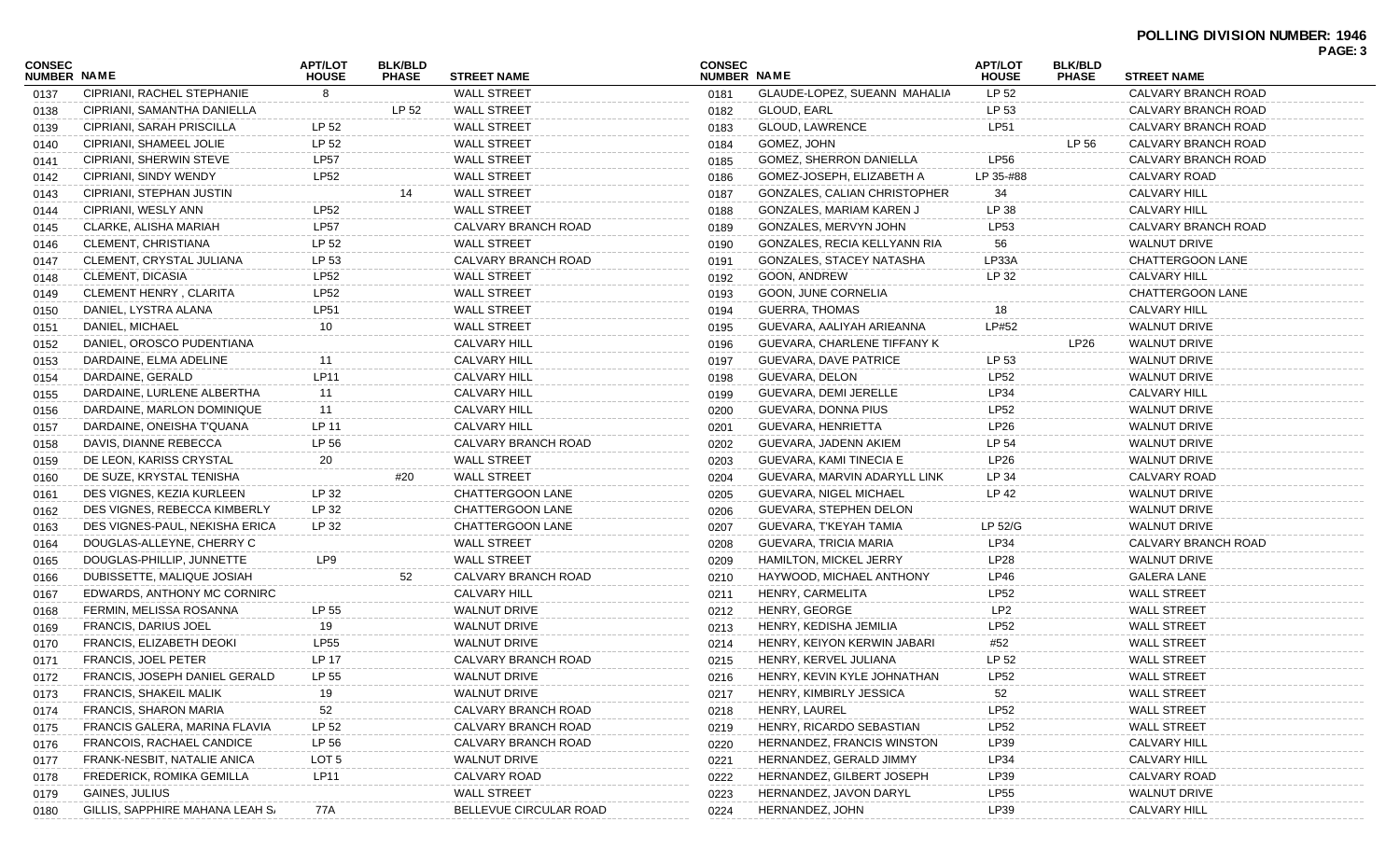| CONSEC<br><b>NUMBER NAME</b> |                               | <b>APT/LOT</b><br><b>HOUSE</b> | <b>BLK/BLD</b><br><b>PHASE</b> | <b>STREET NAME</b>  | <b>CONSEC</b><br>NUMBER NAME |                                | <b>APT/LOT</b><br><b>HOUSE</b> | <b>BLK/BLD</b><br><b>PHASE</b> | <b>STREET NAME</b>   | PAGE: 4 |
|------------------------------|-------------------------------|--------------------------------|--------------------------------|---------------------|------------------------------|--------------------------------|--------------------------------|--------------------------------|----------------------|---------|
| 0225                         | HERNANDEZ, RAVEN JOHN         | LP 54                          |                                | <b>WALNUT DRIVE</b> | 0269                         | LEZAMA, STACEY ALANDA CARLA    | 19                             |                                | <b>CALVARY HILL</b>  |         |
| 0226                         | HERNANDEZ, RAYON NICHOLAS     | <b>LP54</b>                    |                                | <b>WALNUT DRIVE</b> | 0270                         | LOPEZ, ANDRE CARSON            | <b>LP50</b>                    |                                | CALVARY BRANCH ROAD  |         |
| 0227                         | HERNANDEZ, TROVON MICHELLE    | LP#56                          |                                | CALVARY BRANCH ROAD | 0271                         | LOPEZ, DENICA GRACE            | LP 50                          |                                | CALVARY BRANCH ROAD  |         |
| 0228                         | HOPE, JAMEELA ELIZABETH       | LP#34                          |                                | <b>CALVARY HILL</b> | 0272                         | LOPEZ, DEXTER                  |                                |                                | CALVARY BRANCH ROAD  |         |
| 0229                         | HORSFORD, LUKEISHA CRYSTAL    | 19                             |                                | <b>CALVARY HILL</b> | 0273                         | LOPEZ, ERIC JOSEPH             | 40                             |                                | CALVARY ROAD         |         |
| 0230                         | HOULLIER, BRANDON QUINTIN     | <b>LP57</b>                    |                                | CALVARY BRANCH ROAD | 0274                         | LOPEZ, GARY                    | LP 50                          |                                | <b>CALVARY HILL</b>  |         |
| 0231                         | HOULLIER, QUENTIN GEORGE      | <b>LP57</b>                    |                                | CALVARY BRANCH ROAD | 0275                         | LOPEZ. JERRIEL SHEKINAH JAIEL  | #40                            |                                | CALVARY ROAD         |         |
| 0232                         | HUSBANDS, AMANDA MARISSA      | LP# 52                         |                                | <b>WALL STREET</b>  | 0276                         | LOPEZ, JERRILEY JENNEIL FAITH  | 40                             |                                | CALVARY ROAD         |         |
| 0233                         | HUSBANDS, CANNON              | LP 52                          |                                | <b>WALL STREET</b>  | 0277                         | LOPEZ. JERROLON EZEKIEL ISRAEL | LP 40                          |                                | CALVARY ROAD         |         |
| 0234                         | HUSBANDS, ELIZABETH           | <b>LP50</b>                    |                                | <b>WALL STREET</b>  | 0278                         | LOPEZ. JERRY DAREN             | 40                             |                                | CALVARY ROAD         |         |
| 0235                         | HUSBANDS, EUGENIA             | <b>LP50</b>                    |                                | <b>WALL STREET</b>  | 0279                         | LOPEZ, JOAKIM                  | 12                             |                                | <b>WALL STREET</b>   |         |
| 0236                         | HUSBANDS, KARLENE MARINA      | <b>LP50</b>                    |                                | <b>WALL STREET</b>  | 0280                         | LOPEZ, KEITH                   | <b>LP52</b>                    |                                | CALVARY BRANCH ROAD  |         |
| 0237                         | HUSBANDS, KATRINA RUTHY       | LP 52                          |                                | <b>WALL STREET</b>  | 0281                         | LOPEZ, LISA BEVERLY            | 12                             |                                | <b>WALL STREET</b>   |         |
| 0238                         | HUSBANDS, NOLAN MARTIN        | <b>LP52</b>                    |                                | <b>WALL STREET</b>  | 0282                         | LOPEZ, LOUIS JUNIOR            | LP 50                          |                                | CALVARY BRANCH ROAD  |         |
| 0239                         | HUSBANDS-CARRERA, RUTH        | LP33                           |                                | CHATTERGOON LANE    | 0283                         | LOPEZ, NICHOLAS WINSTON        |                                | <b>LP52</b>                    | <b>WALL STREET</b>   |         |
| 0240                         | HUSBANDS-LAMBERT, REGINA      | LP33                           |                                | <b>CALVARY HILL</b> | 0284                         | LOPEZ, OWEN VERNON             | LP52                           |                                | <b>WALL STREET</b>   |         |
| 0241                         | HUTCHINSON, CORY TISHARD      | LP 33A                         |                                | CHATTERGOON LANE    | 0285                         | LOPEZ, PAUL CONRAD             | LP52                           |                                | <b>WALL STREET</b>   |         |
| 0242                         | HUTCHINSON, JELANI ROBERT     | 33A                            | LP31/1                         | CHATTERGOON LANE    | 0286                         | LOPEZ, PAULA ALANA             | LP52                           |                                | <b>WALL STREET</b>   |         |
| 0243                         | HUTCHINSON, LAWRENCE JUNIOR   | LP33                           |                                | CHATTERGOON LANE    | 0287                         | LOPEZ, RUTHVIN WREN            | LP53                           |                                | CALVARY BRANCH ROAD  |         |
| 0244                         | HUTCHINSON, YOLANDA           | LP 33A                         |                                | CHATTERGOON LANE    | 0288                         | LOPEZ, SHERENA BRIDGEL DANIEL  | LP# 40                         |                                | CALVARY ROAD         |         |
| 0245                         | JACK, CHARMAINE               |                                |                                | CALVARY BRANCH ROAD | 0289                         | LOPEZ, SYLVESTER               | LP32                           |                                | CHATTERGOON LANE     |         |
| 0246                         | JACK, DAVID NEHEMIAH          | LP61                           |                                | CALVARY BRANCH ROAD | 0290                         | LOPEZ, VANESSA TIFFANY         | LP 50                          | 35                             | CALVARY BRANCH ROAD  |         |
| 0247                         | JACK, HANNAH MARIA            | LP61                           |                                | CALVARY BRANCH ROAD | 0291                         | LOPEZ-AUGUSTUS, KAREN          | LP1                            |                                | <b>CALVARY HILL</b>  |         |
| 0248                         | <b>JACK, NORRIS RENRICK</b>   |                                |                                | CALVARY BRANCH ROAD | 0292                         | LOPEZ-LOUIS, JESICA JILL       | 11                             |                                | <b>CALVARY HILL</b>  |         |
| 0249                         | JACK, STEPHEN VERNON          | LP61                           |                                | CALVARY BRANCH ROAD | 0293                         | LORAINEY, PETER MICHAEL        | <b>LP54</b>                    |                                | CALVARY BRANCH ROAD  |         |
| 0250                         | JARRETTE, ROBERT DARIAN JOSHL | <b>LP57</b>                    |                                | <b>WALNUT DRIVE</b> | 0294                         | LOUIS, GEORGE                  | 11                             |                                | <b>CALVARY HILL</b>  |         |
| 0251                         | JARRETTE, ZYRON JOSIAH LAMONT | LP 56                          |                                | <b>WALNUT DRIVE</b> | 0295                         | LOUIS, LORNA GUENTIN           | LP 34                          |                                | CALVARY ROAD         |         |
| 0252                         | JOHN, AALIYAH ALEXIS ANGELA   |                                | LP 53                          | CALVARY BRANCH ROAD | 0296                         | LYNCH, MOESHA NICKORESE        |                                | LP38                           | <b>CALVARY HILL</b>  |         |
| 0253                         | JOHN, BERNARD                 | LOT 4                          | LP53                           | <b>WALL STREET</b>  | 0297                         | MAHABIR, ANN MARIE             | LP 20                          |                                | <b>WALL STREET</b>   |         |
| 0254                         | JOSEPH, KEVON KERN            | #2                             |                                | <b>WALNUT DRIVE</b> | 0298                         | MAHABIR, GREGORY DAVID         | LP53                           |                                | <b>WALL STREET</b>   |         |
| 0255                         | JOSEPH, SHYANN TISHAWNA       | LP52/G                         |                                | <b>WALNUT DRIVE</b> | 0299                         | <b>MAHABIR, KERRON CORDELL</b> | LP53                           |                                | <b>WALL STREET</b>   |         |
| 0256                         | KANHAI, CHRISTOPHER SHAKEEM   | #54                            |                                | <b>WALNUT DRIVE</b> | 0300                         | MAHABIR, KESTON JESSEL         | LP53                           |                                | <b>WALL STREET</b>   |         |
| 0257                         | KANHAI, DESHAWN               | LP 54                          |                                | <b>WALNUT DRIVE</b> | 0301                         | <b>MAHABIR, MAURUS</b>         | LP53                           |                                | <b>WALL STREET</b>   |         |
| 0258                         | KING, MKHIZE MARIA            | LP 53                          |                                | <b>WALL STREET</b>  | 0302                         | MAHABIR, ROBERT                | LP53                           |                                | <b>WALL STREET</b>   |         |
| 0259                         | LALLAN, RADICA                | LP53                           |                                | <b>WALL STREET</b>  | 0303                         | MAHABIR, SHARYN ANISSA         | LP #20                         |                                | <b>WALL STREET</b>   |         |
| 0260                         | LAMBERT, SHAWN CHRISTOPHER    | 33A                            |                                | CHATTERGOON LANE    | 0304                         | MAHABIR-JOHNSON, STACEY SHER   | 22                             |                                | <b>WALL STREET</b>   |         |
| 0261                         | LAMBERT-JACKSON, KRYSTAL      | LP33                           |                                | CHATTERGOON LANE    | 0305                         | MAHADEO, CANDICE MONICA        |                                |                                | <b>WALL STREET</b>   |         |
| 0262                         | LEERA, KESTON TONY            | LP33                           |                                | CALVARY HILL        | 0306                         | MAHARAJ, ASHA                  | LP 51                          |                                | HADEED AVENUE        |         |
| 0263                         | LEERA, KORELL JODY            | <b>LP52</b>                    |                                | <b>WALNUT DRIVE</b> | 0307                         | MAHARAJ, BALLIRAM              |                                |                                | <b>HADEED AVENUE</b> |         |
| 0264                         | LEERA, LESLEY ANN RHONA       | LP 43                          |                                | <b>WALNUT DRIVE</b> | 0308                         | MAHARAJ, BINDRA KAIWAL         | <b>LP51</b>                    |                                | <b>HADEED AVENUE</b> |         |
| 0265                         | LESLIE, TAHJ ZION DAVID       | 11                             |                                | <b>EASTON DRIVE</b> | 0309                         | MAHARAJ, ISHWAR HIMRAJ         |                                |                                | HADEED AVENUE        |         |
| 0266                         | LEWIS, KERRY RACQUEL          | LP 57                          |                                | CALVARY BRANCH ROAD | 0310                         | MAHARAJ, LEELA WATHY DABIE     |                                |                                | HADEED AVENUE        |         |
| 0267                         | LEZAMA, KEYDEL KAREEM K       | LP 51                          |                                | <b>WALL STREET</b>  | 0311                         | MAHARAJ, NAVINDRA SHANKAR      |                                |                                | HADEED AVENUE        |         |
| 0268                         | LEZAMA, LA ROSE               | OPP LP55                       |                                | WALNUT DRIVE        | 0312                         | MAHARAJ, SANMATTEE SATIE       | LP51                           |                                | HADEED AVENUE        |         |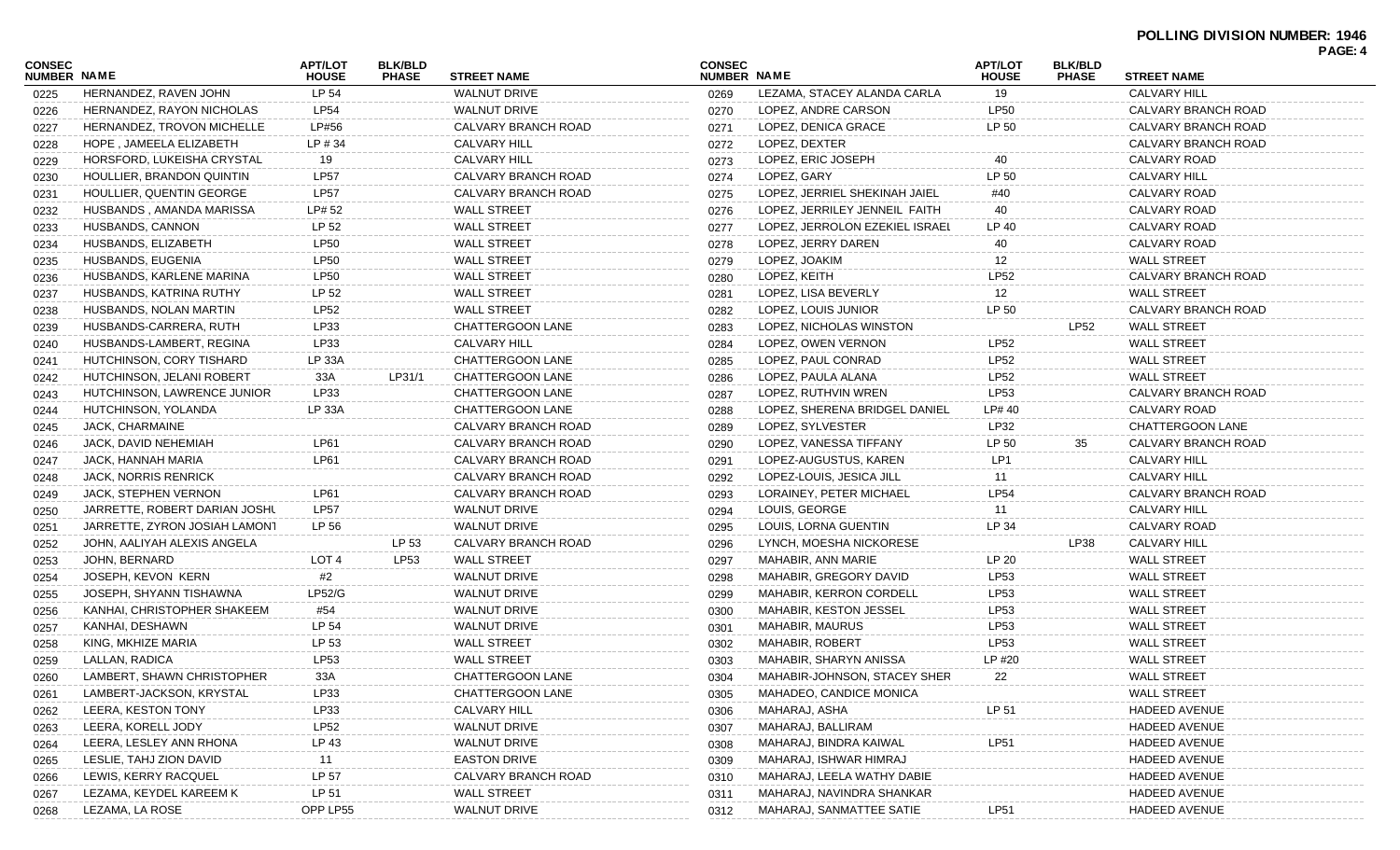| <b>CONSEC</b><br><b>NUMBER NAME</b> |                              | <b>APT/LOT</b><br><b>HOUSE</b> | <b>BLK/BLD</b><br><b>PHASE</b> | <b>STREET NAME</b>  | <b>CONSEC</b><br><b>NUMBER NAME</b> |                                 | <b>APT/LOT</b><br><b>HOUSE</b> | <b>BLK/BLD</b><br><b>PHASE</b> | <b>STREET NAME</b>     |  |
|-------------------------------------|------------------------------|--------------------------------|--------------------------------|---------------------|-------------------------------------|---------------------------------|--------------------------------|--------------------------------|------------------------|--|
| 0313                                | MARTIN, VERONICA             | 000                            | 000                            | <b>CALVARY HILL</b> | 0357                                | PAUL, AMANDA CAMILLA            | LP 51                          |                                | <b>WALL STREET</b>     |  |
| 0314                                | MC INNISS, RUDOLPH           |                                |                                | CALVARY HILL        | 0358                                | PAUL, KURT EUGENE               | LP 55                          |                                | CALVARY BRANCH ROAD    |  |
| 0315                                | MEDINA, STEPHANIE RUSTICIA T | LP35                           |                                | CALVARY ROAD        | 0359                                | PAUL, WILMA                     | LP 36                          |                                | <b>EASTON DRIVE</b>    |  |
| 0316                                | MELONEY, EMMANUEL NICHOLAS   | LP 53                          |                                | CALVARY BRANCH ROAD | 0360                                | PEREIRA, JOHN HENRICK           | LP 36                          |                                | <b>EASTON DRIVE</b>    |  |
| 0317                                | MELONEY, IRENE               | <b>PL53</b>                    |                                | CALVARY BRANCH ROAD | 0361                                | PEREIRA, JULIANA                | LP 36                          |                                | <b>EASTON DRIVE</b>    |  |
| 0318                                | MELONEY, JENNON MARK         | <b>LP54</b>                    |                                | CALVARY BRANCH ROAD | 0362                                | PERSAD, ANIL                    | 16                             |                                | CALVARY HILL           |  |
| 0319                                | <b>MELONEY, MARTIN</b>       | LP 51                          |                                | CALVARY BRANCH ROAD | 0363                                | PHILLIP, ANNA KELLY ANN         | LOT <sub>3</sub>               |                                | <b>WALL STREET</b>     |  |
| 0320                                | MELONEY, SCIPIO MARCUS       | <b>LP54</b>                    |                                | CALVARY BRANCH ROAD | 0364                                | PHILLIP, KWASI                  | 64                             |                                | <b>WALL STREET</b>     |  |
| 0321                                | <b>MEYER, CHRISTOPHER</b>    |                                |                                | CALVARY HILL        | 0365                                | PHILLIP, MAKINNEY PRINCESS      |                                | 9                              | <b>WALL STREET</b>     |  |
| 0322                                | MOHAMMED-CHATTERGOON, SHER   |                                | 5                              | <b>CALVARY HILL</b> | 0366                                | PHILLIP-QUINTERO, MAURISA IVANI | #9                             |                                | <b>WALL STREET</b>     |  |
| 0323                                | MOLLINEAU, CARLON KIFFEL     | LP 54                          |                                | <b>WALL STREET</b>  | 0367                                | PIERRE, ANDEL                   |                                | LP 54                          | CALVARY BRANCH ROAD    |  |
| 0324                                | MOLLINEAU, CARLTON           | <b>LP54</b>                    |                                | <b>WALL STREET</b>  | 0368                                | PIERRE, DEAN MARTIN             | LP 8                           |                                | CALVARY HILL           |  |
| 0325                                | MOLLINEAU, CARLTON KEIL      | <b>LP54</b>                    |                                | <b>WALL STREET</b>  | 0369                                | PIERRE, DENNIS                  | 6                              |                                | CALVARY HILL           |  |
| 0326                                | MOLLINEAU, LITITSHA          | <b>LP54</b>                    |                                | <b>WALL STREET</b>  | 0370                                | PIERRE, JACQUELINE VERONICA     | LP 52                          |                                | <b>WALL STREET</b>     |  |
| 0327                                | MONSEGUE, SHIRLEANNE ALESIA  | LP 53                          |                                | CALVARY BRANCH ROAD | 0371                                | PRINCE, ALFRED ALVIN            | LP 36                          |                                | CALVARY ROAD           |  |
| 0328                                | MONSEGUE-MORENO, ANTONIA     | LP 37                          |                                | <b>EASTON DRIVE</b> | 0372                                | QUAMINA-GRIFFITH, SHARON F      | LP55/1                         |                                | CALVARY BRANCH ROAD    |  |
| 0329                                | MONTAQUE, JABARI CHAD        | 21                             |                                | <b>WALL STREET</b>  | 0373                                | RAMNARINE, DARREN MAURICE       | <b>LP52</b>                    |                                | <b>WALL STREET</b>     |  |
| 0330                                | MORENO, AIDAN MARC           | <b>LP37</b>                    |                                | <b>EASTON DRIVE</b> | 0374                                | RAMNARINE, DEON MARCUS          | <b>LP51</b>                    |                                | <b>WALL STREET</b>     |  |
| 0331                                | MORENO, SHELDON CLEMENT TRET | LP 37                          |                                | CALVARY HILL        | 0375                                | RAMNARINE, JAVON JUNIOR         | <b>LP52</b>                    |                                | <b>WALL STREET</b>     |  |
| 0332                                | MORENO, STEFAN JUSTIN        | LP 37                          |                                | <b>EASTON DRIVE</b> | 0376                                | RAMNARINE, MICHELLE JOANNA      | LP53                           |                                | <b>WALL STREET</b>     |  |
| 0333                                | MUNROE, TSEHAIA GISELLE      | LP 51                          |                                | CALVARY BRANCH ROAD | 0377                                | RAMNARINE, VERONICA             | LP 26                          |                                | <b>WALL STREET</b>     |  |
| 0334                                | MYERS, ANANDO LORENZO        | LP 57                          |                                | CALVARY BRANCH ROAD | 0378                                | REYES, RENELLE LA CHE           | <b>LP52</b>                    |                                | <b>WALNUT DRIVE</b>    |  |
| 0335                                | MYERS, JENNA ANASTACIA       | LP 57                          |                                | CALVARY BRANCH ROAD | 0379                                | REYES DRIGGS, RHONDA            | 28                             |                                | <b>WALNUT DRIVE</b>    |  |
| 0336                                | NECKLES, GEMAL MARK KIECHEN  | 11                             |                                | CALVARY HILL        | 0380                                | ROBERTS, JELANE EMMANUEL ISR/   | 54                             |                                | <b>WALL STREET</b>     |  |
| 0337                                | NESBIT, NATHANIEL ETIENNE    | LOT <sub>5</sub>               | LP 53                          | <b>WALNUT DRIVE</b> | 0381                                | ROBERTS, JOSHUA CAREEM HASSI    | LP 53                          |                                | CALVARY BRANCH ROAD    |  |
| 0338                                | NESBIT, NICHOLAS MARIO       | LOT <sub>5</sub>               |                                | <b>WALNUT DRIVE</b> | 0382                                | RODRIGUEZ, CRYSTAL MICHELLE     |                                |                                | <b>WALNUT DRIVE</b>    |  |
| 0339                                | NOEL, GILLIAN ANDREA         | LP50A                          |                                | <b>WALL STREET</b>  | 0383                                | RODRIGUEZ, GLORIA ADELTRUDE     | LP <sub>2</sub>                |                                | CALVARY HILL           |  |
| 0340                                | NOEL, JANELLE KIMBERLY       | <b>LP 50A</b>                  |                                | <b>WALL STREET</b>  | 0384                                | RODRIGUEZ, MICHAEL JUNIOR       | 19                             |                                | CALVARY HILL           |  |
| 0341                                | NOEL, JOHNSON THOMAS         | LP50A                          |                                | <b>CALVARY HILL</b> | 0385                                | RODRIGUEZ, NICKEL NISHIA N      | #54                            |                                | <b>WALNUT DRIVE</b>    |  |
| 0342                                | <b>NOEL, SHANECE TRICIA</b>  | LP 50 A                        |                                | <b>WALL STREET</b>  | 0386                                | ROGERS, JERSON LEO DALE         | LP #52                         |                                | <b>WALL STREET</b>     |  |
| 0343                                | NOREA-DARDAINE, SUZAN MARCIA | 11                             |                                | CALVARY HILL        | 0387                                | RUDOLPHO, STEPHEN STEVE         |                                |                                | CALVARY BRANCH ROAD    |  |
| 0344                                | NOREIGA, JENICE SHANIA       | LP38                           |                                | <b>CALVARY ROAD</b> | 0388                                | RUIZ, YULIN                     | 6                              |                                | ALENORE GARDENS        |  |
|                                     | NOREIGA, SHERNELLE GERMEINE. | LP38                           |                                | <b>WALNUT DRIVE</b> |                                     | SALIM, ISHMAEL                  |                                |                                | CALVARY HILL           |  |
| 0345                                | NORIEGA, SYLVESTER           | LP38                           |                                | <b>WALNUT DRIVE</b> | 0389<br>0390                        | SAMAROO, ANTHONY SIMON          | LP32                           |                                | <b>WALL STREET</b>     |  |
| 0346                                | OLIVER, SUANN CHARLENE       | 19                             |                                | <b>CALVARY HILL</b> |                                     | SAMAROO, MICHAEL                | LP31                           |                                | <b>WALL STREET</b>     |  |
| 0347                                | OWEN, VIRGINIA PRASCEDES     | LP 31                          |                                | CHATTERGOON LANE    | 0391                                | SAMAROO, MOSES FELIX            |                                | P 32                           | <b>WALL STREET</b>     |  |
| 0348                                |                              | LP#52                          |                                | CALVARY BRANCH ROAD | 0392                                | <b>SCOTT, MARLENE CAROL</b>     |                                |                                |                        |  |
| 0349                                | PADILLA, TERRON KEVIN JAMEEL |                                | LP 53                          |                     | 0393                                | SIMON, ANDREW                   |                                |                                | CALVARY BRANCH ROAD    |  |
| 0350                                | PADILLA, TEVIN JOSE          |                                |                                | CALVARY BRANCH ROAD | 0394                                |                                 | 11A                            |                                | CALVARY HILL           |  |
| 0351                                | PADILLA, TYRESE REGGIE       | LP53                           |                                | CALVARY BRANCH ROAD | 0395                                | SIMON, THOMASINE ROSE           |                                |                                | CALVARY HILL           |  |
| 0352                                | PAMPHILLE, ELEAZAR HAZIEL E  | LP35                           |                                | CALVARY HILL        | 0396                                | SIMON, TIMOTHY WADE             | LP 51                          |                                | <b>WALL STREET</b>     |  |
| 0353                                | PAMPHILLE, MICHAEL JOHN      | LP 35                          |                                | CALVARY ROAD        | 0397                                | SINGH, ZARIELL AFIYAH           | LP# 54                         |                                | <b>WALNUT DRIVE</b>    |  |
| 0354                                | PAMPHILLE, SHAWN DAVID ALLAN | #6                             |                                | <b>WALL STREET</b>  | 0398                                | SINGH-CALDERON, RIA             | <b>LP56</b>                    |                                | CALVARY BRANCH ROAD    |  |
| 0355                                | PAMPHILLE, STEPHEN MICHAEL   | LP#62                          |                                | CALVARY ROAD        | 0399                                | STEINBERG, LIZ                  | 6                              |                                | BELLEVUE CIRCULAR ROAD |  |
| 0356                                | PATRICK-CHARLES, CRYSTAL S   | LP 91                          |                                | CALVARY BRANCH ROAD | 0400                                | SUTHERLAND, WILLIAM MC FARLAN   | #3                             |                                | CALVARY HILL           |  |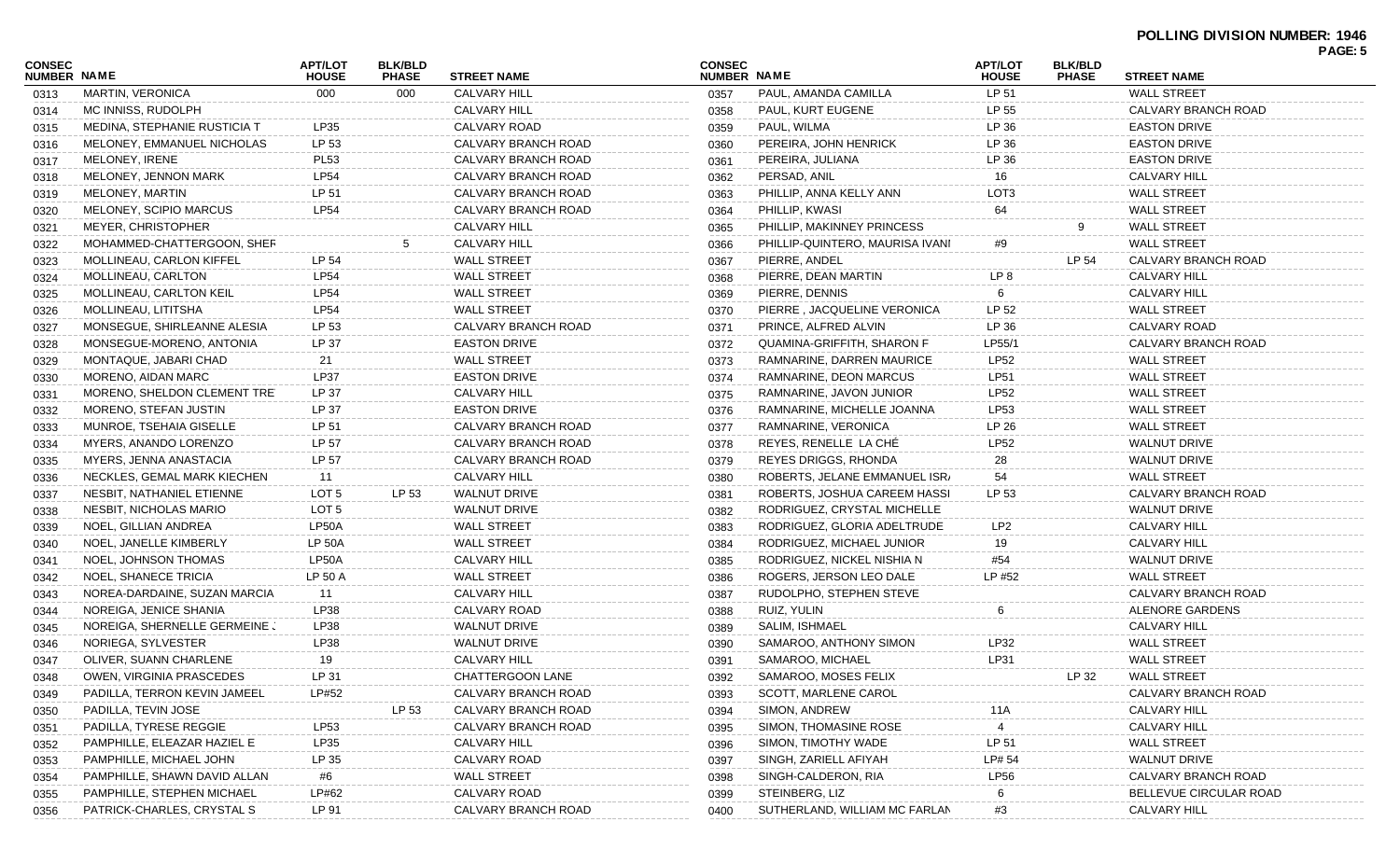| <b>CONSEC</b><br><b>NUMBER</b> | <b>NAME</b>                      | <b>APT/LOT</b><br><b>HOUSE</b> | <b>BLK/BLD</b><br><b>PHASE</b> | <b>STREET NAME</b>  |
|--------------------------------|----------------------------------|--------------------------------|--------------------------------|---------------------|
| 0401                           | THOMAS, EUGENIA MARIA            | 9                              |                                | <b>WALL STREET</b>  |
| 0402                           | THOMAS, RUSELL                   | LP 55                          |                                | CALVARY BRANCH ROAD |
| 0403                           | TOUSSAINT, ALFRED BLAIR          | <b>LP52</b>                    |                                | <b>WALL STREET</b>  |
| 0404                           | TOUSSAINT, BEATRICE              | <b>LP52</b>                    |                                | <b>WALL STREET</b>  |
| 0405                           | TOUSSAINT, MARIA                 | LP 52                          |                                | <b>WALL STREET</b>  |
| 0406                           | VICTOR, KERRON JUSTIN            | LP46                           |                                | <b>CALVARY HILL</b> |
| 0407                           | VIEIRA, CHARMAIN                 | 11A                            |                                | <b>CALVARY HILL</b> |
| 0408                           | VIEIRA, JOSE ALAN                | 11                             |                                | <b>CALVARY HILL</b> |
| 0409                           | VIEIRA, JOSEANN ALANNA ANNALEI   | #11                            |                                | <b>EASTON DRIVE</b> |
| 0410                           | VIEIRA, SHANIKA TIA TAMARA       | LP#11                          |                                | <b>EASTON DRIVE</b> |
| 0411                           | VINCENT, SHAKA JEROME            | 16                             |                                | <b>CALVARY HILL</b> |
| 0412                           | WILLIAMS, KYELLE RIVELLE         | 17                             |                                | CALVARY BRANCH ROAD |
| 0413                           | <b>WILLIAMS, RICHARD VINCENT</b> | 17                             |                                | CALVARY BRANCH ROAD |
| 0414                           | <b>WILLIAMS, VASHTI TATARIE</b>  | LP11                           |                                | CALVARY BRANCH ROAD |
| 0415                           | WILLIAMS-AUGUSTUS, MARIA-ANN     |                                |                                | CALVARY BRANCH ROAD |
| 0416                           | WILLIAMS-CUMMINGS, DARIELLE S    | #17                            |                                | CALVARY BRANCH ROAD |
| 0417                           | WILLIAMS-PAMPHILLE, ESTER V      | LP 35                          |                                | CALVARY ROAD        |
| 0418                           | WYSE, KERONE RODNEY ALLISTER     | LP 57                          |                                | CALVARY BRANCH ROAD |
|                                |                                  |                                |                                |                     |